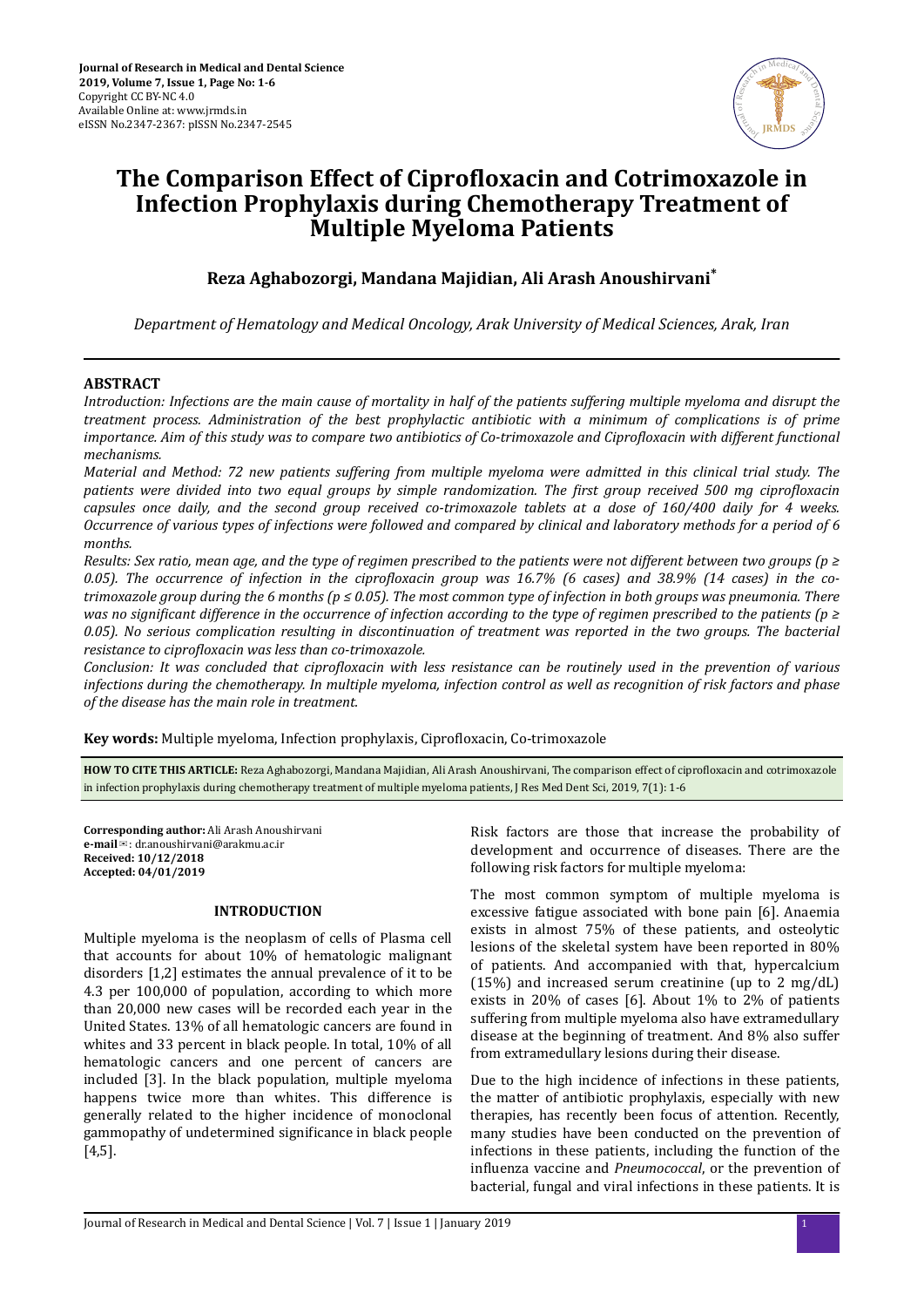recommended that patients with multiple myeloma receive the influenza and *Pneumococcal* vaccines every year [7].

Since infections are responsible for an increase in mortality and morbidity rates in these patients, reducing these infections with antibiotics is important if prophylaxis works. Administration of effective antibiotic with minimal complications and interactions with the treatment is of prime importance. Therefore, in this study, two different groups of antibiotics with different functional mechanisms and different bacterial spectrum were compared in a clinical trial study.

#### **MATERIALS AND METHODS**

In this clinical trial study, 72 patients suffering from multiple myeloma who referred to the clinic and the hematologic admission ward of Khansari and Amir-Al-Momenin Hospitals of Arak city, Iran, participated in the study based on inclusion and exclusion criteria.

The main inclusion criteria were plasma cell more than 10% in bone marrow biopsy. The other inclusion criteria were as: patients with multiple myeloma with proven disease based on bone marrow specimens and the other criteria, patients aged between 30 and 70 years, proper liver and kidney condition and in the first chemotherapy course.

Exclusion criteria were as: Previous history of chemotherapy, AIDS, alcohol abuse, thyroid dysfunction, history of immunodeficiency for any reason, smoking and drug abuse.

During the study, 3 patients stopped taking part in the study or were excluded from the study. Finally from 75 patients, 72 patients were enrolled in the study.

Patients were aged between 30-70 years, and had adequate liver and kidney status that were under primary chemotherapy. Patients undergoing primary chemotherapy were randomly included in one of two treatment groups. Therefore, it was entirely coincidental that the patient may be in one of the four therapeutic groups of thalidomide, dexamethasone or thalidomide group, dexamethasone, volcid or volcid group, Cyclophosphamide, dexamethasone, or melphalan group, prednisolone, thalidomide. Patients with prior history of chemotherapy, existence of HIV neuropathy, alcohol abuse and thyroid dysfunction for at least three months before entering the study, and smoking, using drugs, having pain in lower part of back and consuming other chemotherapy drugs were excluded from the study.

The patients were divided into two equal groups using the simple random method of coin tossing. Group A, received 500 mg ciprofloxacin capsule once a day and group B also received co-trimoxazole tablets at a dose of 160 mg-400 mg daily. Patients of both groups received medications.

After this treatment period, patients were evaluated and followed up for six months and both groups were compared in regard of the incidence rate of infections. In

order to investigate the incidence of infection, chest X-ray was taken from patients with fever respiratory symptoms, and in the case of presence of clinical signs and graphic findings in favour of pneumonia, they were recorded in the special sheet of the patient. During the chemotherapy period, patients were examined to check out for sepsis or any other infection and take required measures. To check the incidence of urinary infections, every two weeks urine culture was made from patients (the analysis was also made if there were signs of burning and frequent urination). If patients were hospitalized with suspected symptoms of infection, a complete examination including chest X-ray, urine culture, blood culture and ESR, CRP was performed for patients to inspect results in case of any specific infection.

If patients were hospitalized due to sepsis, according to the related criteria the patient was placed in the list of patients suffering from sepsis. In the event of existence of abscess, gram stain, culture and PCR were performed. In case of skin lesions, PCR and gram stain and culture were investigated. In patients with resistant fever, in order to examine endocarditis, thoracic echocardiography and blood culture and PCR from blood sample was done and the patient was examined for criterion of DUKE. If there were signs of infection and the presence of pleural effusion or ascites, the culture and smear of these fluids was sent. In case of suspected pneumonia, gram stain and sputum culture were also performed, and PCR was examined for some patients in the case of doing BAL sample. Mild infections that most of them include upper respiratory tract infections and fungal and viral diseases such as herpes were not studied in this research.

The person who recorded information had no knowledge of the group to which the patient belonged, and also taking into consideration the medical ethics, patients were unknowing about their placement in the related groups.

#### **Data analysis method**

After completion of the checklist and entering information in SPSS-20 software, based on the goals and assumptions, descriptive statistics including tables, diagram and dispersion and central indexes were obtained, and the analytical analysis was performed with appropriate methods such as independent and paired ttest, or non-parametric methods to test the mean difference in different groups.

## **Data collection**

All data of the present study were obtained through questionnaire and information collecting form.

#### **Ethical considerations**

The present study was conducted after obtaining permission from the Ethics Committee. Code is the ethics of study. Names of patients were mentioned as codes in the data collection questionnaire. Oral and written consent was received from all patients participating in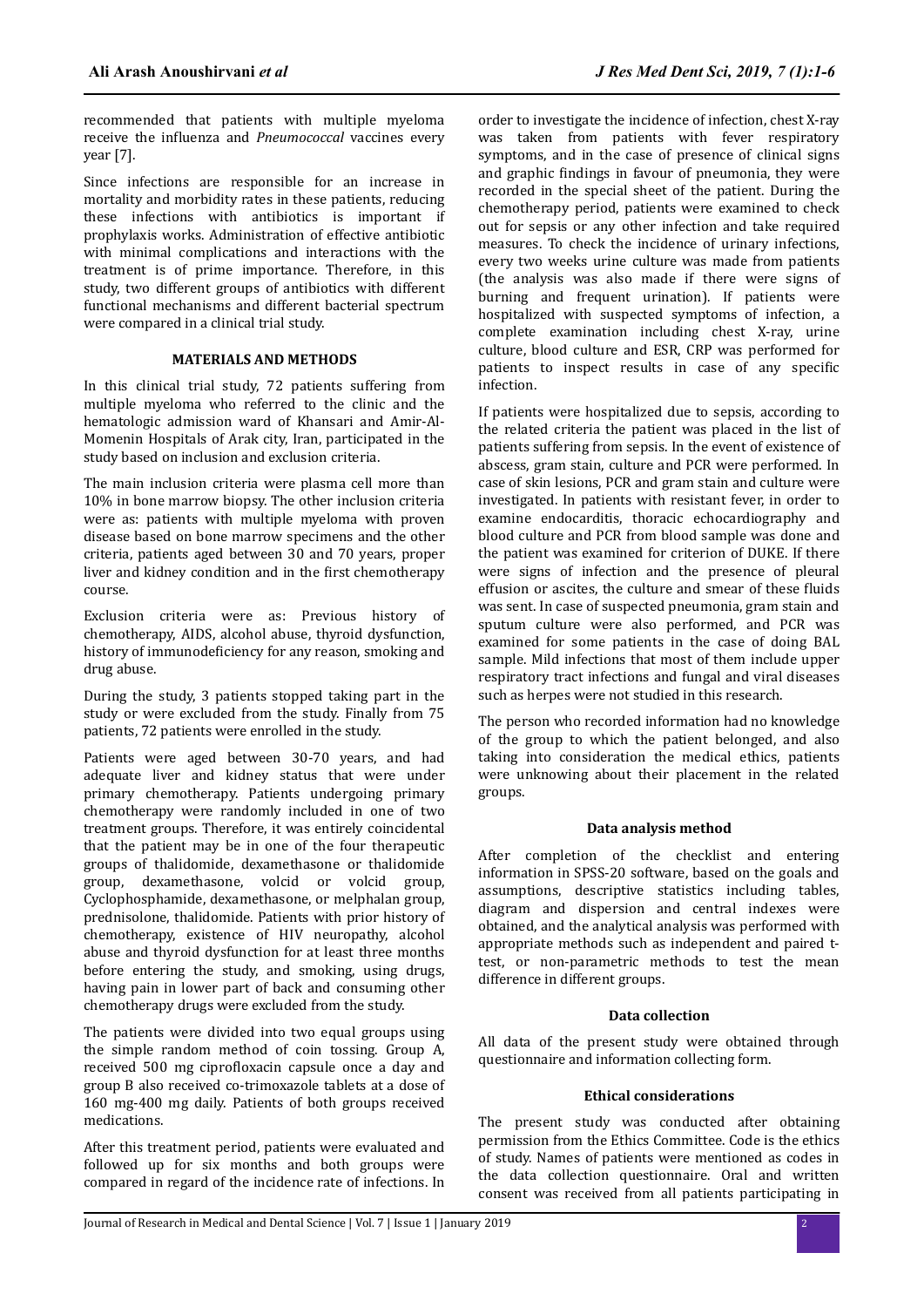this study. And we made a commitment not to publish the raw results. Also, in the case of any resistant infections, or the occurrence of antibiotic-related complications or drug resistance, the patient was excluded from the study and all appropriate diagnostic and therapeutic measures were taken. All the principles and rules of the Helsinki instruction were observed.

#### **RESULTS**

A total of 72 patients suffering from multiple myeloma who were planned to undergo primary chemotherapy were included in this study. The collected data showed that there were 26 males (72.2%) and 10 females (27.8%) in the group co-trimoxazole, and also 24 males  $(66.7%)$  and 12 females  $(33.3%)$  in ciprofloxacin group. Data analysis with Chi-square test showed that there was no significant difference between the gender of two groups (p=0/798).



**Figure 1: Frequency distribution of the type of regimen prescribed to the patients (TD=Thalidomide, Dexamethasone; TVD=Thalidomide, Bortezomib, Dexamethasone; VED= Bortezomib, Cyclophosphamide, Dexamethasone; MPT=Melphalan, Prednisolone, Thalidomide)**

The mean age of patients in the co-trimoxazole group was  $64.1 \pm 6.9$  years old, and in the ciprofloxacin group was  $68.7 \pm 7.2$  years. Data analysis with independent ttest showed that there was no significant age difference between the two groups (p=0.945).

Frequency distribution of the type of regimen prescribed to the two groups of ciprofloxacin and co-trimoxazole was shown in Figure 1. According to the Fishers exact test, there was no significant difference in the two groups (p=0.082).

In this study, for some patients, Kyprolis medicine was also used. Accordingly, 2 patients (5.5%) in the cyprofloxacin group and one patient  $(2.8\%)$  in the cotrimoxazole group were treated with kyprolis. Data analysis using chi-square test showed no significant difference in this field ( $p=0.555$ ).

The final outcome which was considered in the present study was the rate of infection of the patients. The results of this study indicated that in the group of co-trimoxazole 14 patients  $(38.9\%)$ , and in the ciprofloxacin group, 6 patients (16.7%) suffered from various types of infection. Data analysis with chi-square test showed that the incidence of infection in the co-trimoxazole group was significantly higher than the other group ( $p=0.035$ ).

The rate of incidence of infection according to the type of regimen prescribed to the patients showed no significant difference in the two groups based on the statistical test of Mann-Whithney (Table 1).

In regard of type of infection, in co-trimoxazole group, 7 participants (19.4%) experienced pneumonia, 3 participants (8.3%) had urinary infections, 2 had sepsis  $(5.6\%)$  and 2  $(5.6\%)$  got cellulite. In the ciprofloxacin group, 4 participants (multiple myeloma .1%) suffered from pneumonia, 1 (2.8%) experienced urinary infections and 1 (2.8%) had sepsis. Chi-square test showed that there was no significant difference in regard to the type of infection between the two groups  $(p=0.250)$ .

**Table 1: Frequency distribution of infection incidence according to the type of regimen prescribed to both groups**

| Group          | TD | TVD | <b>VED</b> | <b>MPT</b> |       |
|----------------|----|-----|------------|------------|-------|
| Ciprofloxacin  |    |     |            |            | 0.061 |
| Co-trimoxazole |    |     |            |            |       |
| Total          |    |     |            |            | 20    |
|                |    |     |            |            |       |

TD=Thalidomide, Dexamethasone; TVD=Thalidomide, Bortezomib, Dexamethasone; VED=Bortezomib, Cyclophosphamide, Dexamethasone; MPT=Melphalan, Prednisolone, Thalidomide

#### **DISCUSSION**

In this study, prophylaxis antibiotics were used to prevent primary infections in patients with multiple myeloma who were undergoing chemotherapy. In total,  $16.7\%$  of patients under prophylaxis with ciprofloxacin, and 38.9% of patients with co-trimoxazole prophylaxis, got infection which indicated a significant difference between the two groups. Our study showed that using ciprofloxacin can more effectively prevent the onset of infection in patients suffering from multiple myeloma.

Infection is one of the most important causes of mortality in patients with multiple myeloma. Increasing the susceptibility of patients suffering from multiple myeloma to infection is due to the mutual interaction of anti-neoplastic therapies and complications related to age and disease [4-6].

The inherent immune deficiency resulting from multiple myeloma entangles different parts of immune system including functional impairment of B cells [3], T cells [5] and Natural killer cells [8]. However, what mechanism is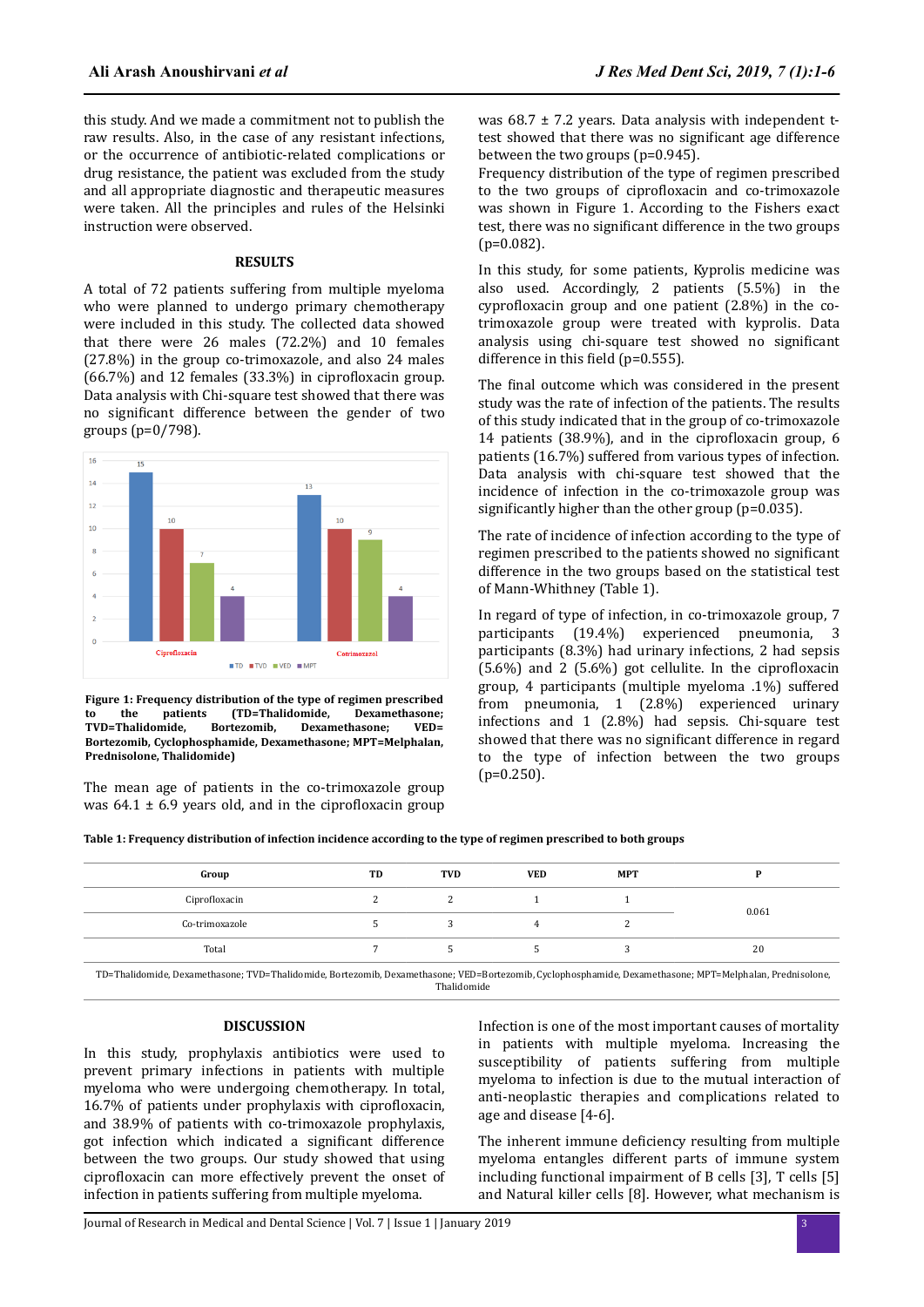more relevant to the incidence of infection than others is still unclear, but polyclonal hypogammaglobulinemia is classically associated with occurrence of infection by capsular bacteria such as *Streptococcus pneumoniae* [6] and *Hemophilus influenzae* [9].

Studies from the 1980s indicated a decrease in the frequency of episodes of fever and the prevalence of infection among patients who received preventive antibiotics [10,11]. The strongest evidences are related to the prophylaxis with fluoroquinolone, which is indicative of their association with decrease of fever, fixed infection and blood infections by gram-positive and gram-negative bacteria [12-14]. Therefore, in high-risk patients suffering cancer and undergoing chemotherapy, prophylaxis with quinolones is recommended by the American Association of Infectious Diseases [15].

Routine use of prophylactic antibiotics in patients with multiple myeloma has not been recommended, because the research conducted in this field is still insufficient. In older studies, the prophylaxis with co-trimoxazole showed effective impacts in prevention of primary infection in patients with multiple myeloma, but recently because of the vast resistance of most bacterial species to co-trimoxazole, the use of this drug is recommended to prevent mild infection [16,17]. The present study also confirms this issue. Gay et al. reported that despite the daily use of clarithromycin, the incidence of severe infections in patients with multiple myeloma was not changed significantly [18].

In a study Vesole et al. evaluated in the first two months, the incidence of infection in patients suffering from multiple myeloma who were recently undergoing chemotherapy. In their study patients were divided into three groups of ciprofloxin, co-trimoxazole and control. The overall incidence of infection in this clinical trial was 21.8% on average, and the three groups did not show significant difference [19]. In the present study, in contrast to the above mentioned study, ciprofloxacin was more effective than co-trimoxazole.

In a study conducted by Jung et al., patients suffering from multiple myeloma who were undergoing chemotherapy with bortezomib received 500 mg of levofloxacin per day as a preventive action [20]. Levofloxacin was very effective in reducing the infection in these patients.

In the study of Palumbo et al. done in 2006, the therapeutic effects, survival, and complications of the two therapies of Mulfalan, Prednisolone [MP] and Mulfalan, Prednisolone, Thalidomide [MPT] were compared, and it was determined that MPT was a selective type of regimen prescribed to the patients, especially in the elderly with multiple myeloma and had the highest effectiveness with the minimum of complications. The rate of response in this method was significantly higher than the MP method, but the incidence of venous thrombosis was reported higher in this method. Similar to the results of our study, the chance of infection in these two therapeutic methods was the same [21].

In the study of Richardson et al. performed in 2007, similar to the results of the present study, dexamethasone versus dexamethasone and thalidomide, did not lead to an increased risk of infection [22].

Also, in the study of Facon et al. in 2007, there was no difference in the incidence of infection in the type of regimen prescribed to the patients of Melphalan and Prednisolone [MP] compared to Melphalan, Prednisolone and Thalidomide [MPT] [23].

In the study conducted by Dimopoulos et al. in 2007, the MPT regimen compared with MP increased the risk of infection incidence [24].

The results of a study done by Nencioni et al. [25] and Wang et al. [26], also indicated that prescription of melphalan, with the exception of a slight increase in varicella zoster and herpes simplex, did not increase the risk of infection in patients with multiple myeloma.

Finally, the different results of some studies, regarding the risk of infection, can be related to the sample size under study, the method of infection screening, the phase of the disease, the type of complications and associated illnesses, and the duration of follow-up.

In the present study no cases of drug allergy and complications related to co-trimoxazole and ciprofloxacin were observed.

The use of more appropriate antibiotic types in patients suffering from malignant diseases is of great importance. Although previous studies have shown that prevention with ciprofloxacin is effective in preventing gramnegative infections, but there are concerns about the increased resistance of Gram-positive pathogens to that. One of the limitations of this study was the relatively low sample size, which can be justified due to the limited time of the study. On the other hand, another group under the title of control group would have been added to this study so its difference with the two intervention groups could be investigated.

## **CONCLUSION**

Considering the existence of a significant difference between co-trimoxazole and ciprofloxacin, it seems that like some other studies, in Iran, the bacterial resistance to ciprofloxacin is lower than that of co-trimoxazole as well. Therefore, it appears as though that this antibiotic or its similar types classified in one group can be routinely used to prevent various infections during the chemotherapy course of patients with multiple myeloma. Moreover, the risk of infection has no relation to the type of regimen prescribed to the patients, and the key to the success in prevention and treatment of infection in patients suffering from multiple myeloma is the recognition of risk factors and phase of the disease.

#### **ACKNOWLEDGMENTS**

The results were obtained from M.D. dissertation by No. 1182 and the authors are very grateful to the Vice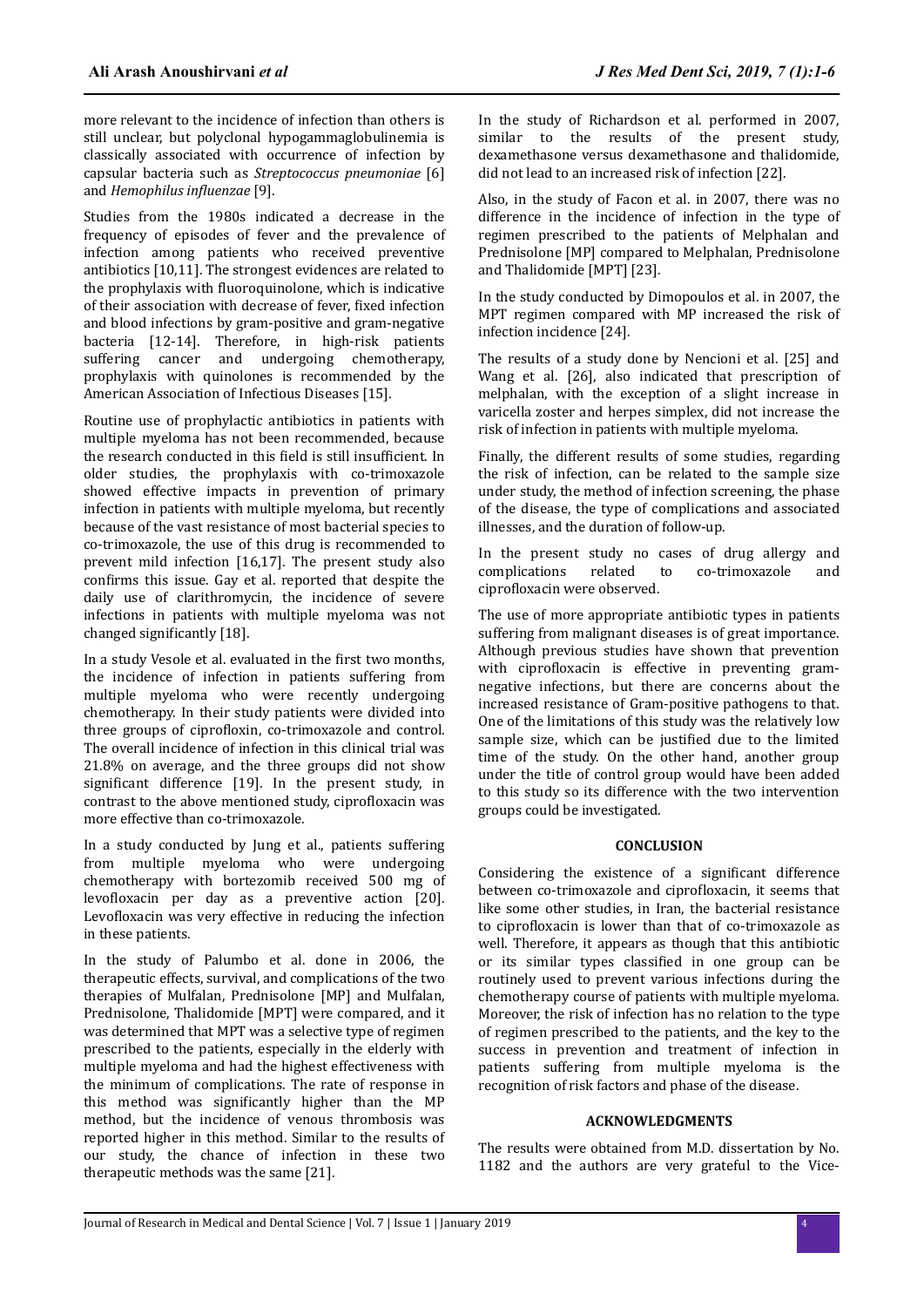Chancellor of research and technology of Arak University of medical Sciences, Arak, Iran.

#### **CONFLICT OF INTEREST**

The authors declared no potential conflict of interests with respect to the authorship and/or publication of this paper.

#### **REFERENCES**

- 1. Rajkumar SV, Dimopoulos MA, Palumbo A, et al. International myeloma working group updated criteria for the diagnosis of multiple myeloma. Lancet Oncol 2014; 15:e538-48.
- 2. Cecilie Blimark, Erik Holmberg, Ulf-Henrik Mellqvist, et al. Multiple myeloma and infections: A population-based study on 9253 multiple myeloma patients. Haematologica 2015; 100:107–13.
- 3. Kyle RA, Therneau TM, Rajkumar SV, et al. Incidence of multiple myeloma in Olmsted County, Minnesota: Trend over 6 decades. Cancer Cytopathol 2004; 101:2667-74.
- 4. Landgren O, Gridley G, Turesson I, et al. Risk of monoclonalgammopathy of undetermined significance [MGUS] and subsequent multiple myeloma among African American and white veterans in the United States. Blood 2006; 107:904-6.
- 5. Landgren O, Graubard BI, Katzmann JA, et al. Racial disparities in the prevalence ofmonoclonal gammopathies: A populationbased study of 12,482 persons from the National Health and Nutritional Examination Survey. Leukemia 2014; 28:1537-42.
- 6. Kyle RA, Gertz MA, Witzig TE, et al. Review of 1027 patients with newly diagnosed multiple myeloma. Mayo Clin Proc 2003; 78:21-33.
- 7. Malnick SD, Atali M, Israeli E, et al. Trimethoprim/sulfamethoxazole-induced rash, fever, abnormal liver function tests, leukopenia, and thrombocytopenia. Ann Pharmacother 1993; 27:1139-40.
- 8. Rajkumar SV, Blood E, Vesole D, et al. Phase III clinical trial of thalidomide plus dexamethasone compared with dexamethasone alone in newly diagnosed multiple myeloma: A clinical trial coordinated by the Eastern Cooperative Oncology Group. J Clin Oncol 2006; 24:431-6.
- 9. Rajkumar SV, Rosiñol L, Hussein M, et al. Multicenter, randomized, double-blind, placebocontrolled study of thalidomide plus dexamethasone compared with dexamethasone as initial therapy for newly diagnosed multiple myeloma. J Clin Oncol 2008; 26:2171.
- 10. Regelink JC, Minnema MC, Terpos E, et al. Comparison of modern and conventional imaging techniques in establishing multiple myeloma-related bone disease: A systematic review. Br J Haematol 2013; 162:50-61.
- 11. Roodman GD. Pathogenesis of myeloma bone disease. Leukemia 2009; 23:435.
- 12. Kumar S, Fonseca R, Ketterling RP, et al. Trisomies in multiple myeloma: Impact on survival in patients with high-risk cytogenetics. Blood 2012.
- 13. Rajan AM, Rajkumar SV. Interpretation of cytogenetic results in multiple myeloma for clinical practice. Blood Cancer J 2015; 5:e365.
- 14. Kuehl WM, Bergsagel PL. Multiple myeloma: Evolving genetic events and host interactions. Nat Rev Cancer 2002; 2:175.
- 15. Bergsagel PL, Kuehl WM. Chromosome translocations in multiple myeloma. Oncogene 2001; 20:5611.
- 16. Fonseca R, Bailey RJ, Ahmann GJ, et al. Genomic abnormalities in monoclonal gammopathy of undetermined significance. Blood 2002; 100:1417-24.
- 17. Seidl S, Kaufmann H, Drach J. New insights into the pathophysiology of multiple myeloma. Lancet Oncol 2003; 4:557-64.
- 18. Gay F, Rajkumar SV, Coleman M, et al. Clarithromycin (Biaxin)-lenalidomide-low-dose dexamethasone (BiRd) versus lenalidomidelow-dose dexamethasone (Rd) for newly diagnosed myeloma. Am J Hematol 2010; 85:664-9.
- 19. Vesole DH, Oken MM, Heckler C, et al. Oral antibiotic prophylaxis of early infection in multiple myeloma: A URCC/ECOG randomized phase III study. Leukemia 2012; 26:2517.
- 20. Jung SH, Kang SJ, Jang HC, et al. Effect of levofloxacin prophylaxis for prevention of severe infections in multiple myeloma patients receiving bortezomib-containing regimens. Int J Hematol 2014; 100:473-7.
- 21. Palumbo A, Bringhen S, Caravita T, et al. Oral melphalan and prednisone chemotherapy plus thalidomide compared with melphalan and prednisone alone in elderly patients with multiple myeloma: Randomised controlled trial. Lancet 2006; 367:825-31.
- 22. Richardson P, Mitsiades C, Schlossman R, et al. The treatment of relapsed and refractory multiple myeloma. Hematology Am Soc Hematol Educ Program 2007; 2007:317-23.
- 23. Facon T, Mary JY, Hulin C, et al. Melphalan and prednisone plus thalidomide versus melphalan and prednisone alone or reduced-intensity autologous stem cell transplantation in elderly patients with multiple myeloma (IFM 99–06): A randomised trial. Lancet 2007; 370:1209-18.
- 24. Dimopoulos M, Spencer A, Attal M, et al. Lenalidomide plus dexamethasone for relapsed or refractory multiple myeloma. N Engl J Med 2007; 357:2123-32.
- 25. Nencioni A, Garuti A, Schwarzenberg K, et al. Proteasome inhibitor-induced apoptosis in